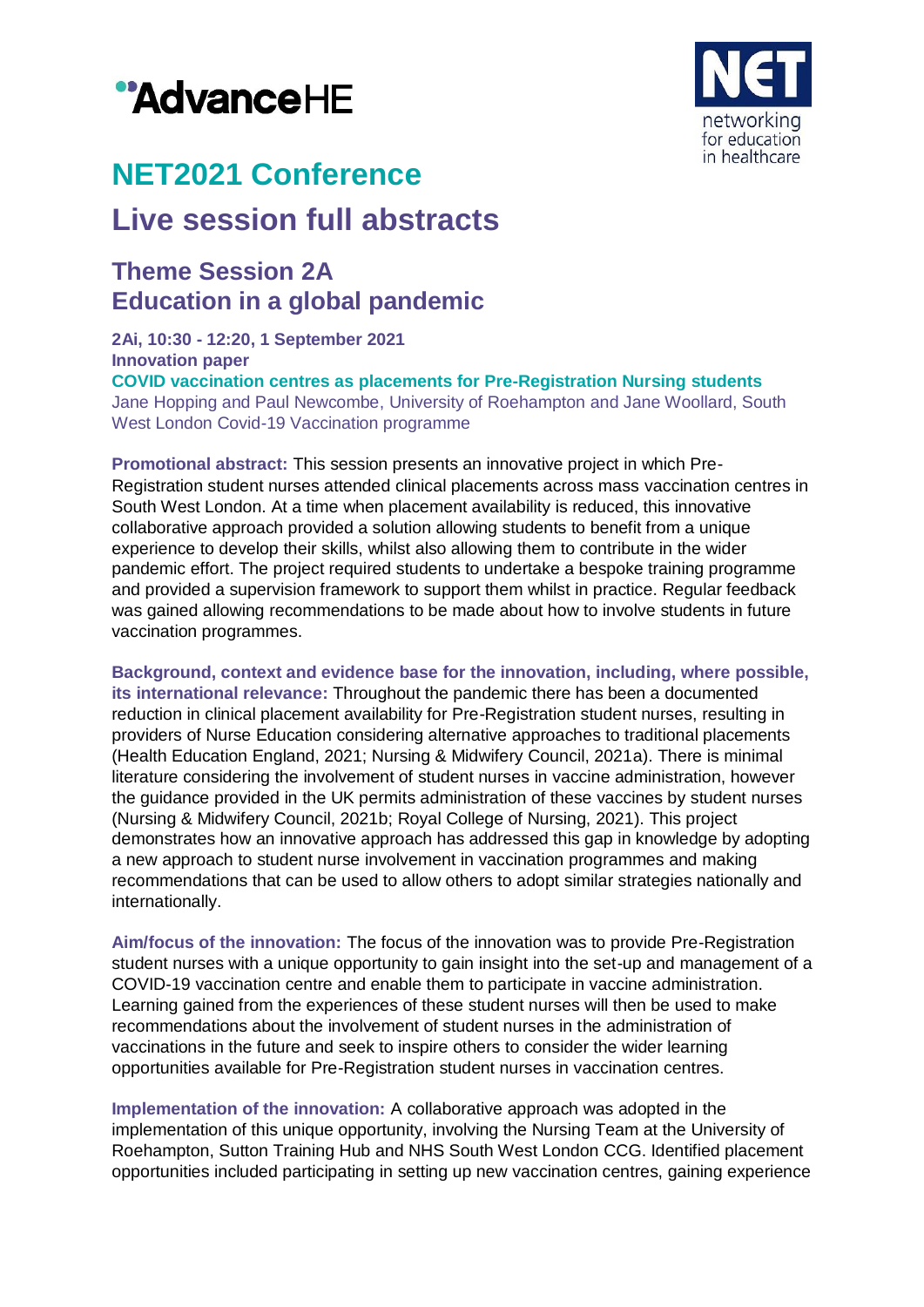in the management of a COVID-19 vaccination centre and vaccine administration. A COVID-19 training practicum was created for the students involving online and face-to-face learning, which was then supplemented by onsite training and competency assessment. Students were supported in their placements by a Practice Supervisor and the nursing team from the University of Roehampton.

**Methods used to assess the innovation:** Before the placement, students completed a survey where they detailed their thoughts and expectations about the placement, particularly how they felt about administering vaccinations and their experiences of completing the practicum. Initial feedback on the innovation has been gained through link lecturer support and online forums. These will continue to run throughout the placement to allow continual evaluation of the innovation and to ensure that the students have access to support and guidance. At the end of the placement the students will be asked to complete an end-ofplacement evaluation survey to gain further understanding of their experiences.

**Key findings:** Initial findings indicate that the students were excited about commencing their placements, expressing that this was a unique opportunity to make a contribution to the wider pandemic effort. The practicum was evaluated as informative and useful, however, students felt it contained a lot of information that at times was difficult to understand and required further reading and clarification. Forum discussions exploring initial placement perceptions have been positive with students enjoying applying knowledge gained from the COVID-19 practicum to clinical practice. Final findings are not yet available as the project is ongoing, however these will be included in the session.

#### **Three key points to indicate how your work contributes to knowledge development within the selected theme:**

- This innovative project identifies unique learning opportunities available in COVID-19 vaccination centres, demonstrating how these placements provide opportunities to develop knowledge and skills in the administration of vaccines and in the management of a vaccination centre.
- The project demonstrates how collaborative and innovative working across organisations can be used to create unique placement opportunities for students at a time when placement capacity is restricted.
- Exploring the students' views in relation to their placements also challenges historical cultures that exist around vaccine administration by student nurses and provides recommendations about how students can be involved in future vaccination programmes.

#### **References:**

Health Education England (2021) Nursing Student Support Guidance During Covid-19. Available at:<https://www.hee.nhs.uk/covid-19/nursing-midwifery> [Accessed: 9.3.2021].

Nursing and Midwifery Council (2021a) Current emergency and recovery programme standards. Available at: [https://www.nmc.org.uk/globalassets/sitedocuments/education](https://www.nmc.org.uk/globalassets/sitedocuments/education-standards/current-emergency-and-recovery-programme-standards.pdf)[standards/current-emergency-and-recovery-programme-standards.pdf](https://www.nmc.org.uk/globalassets/sitedocuments/education-standards/current-emergency-and-recovery-programme-standards.pdf) [Accessed: 9.3.2021].

Nursing and Midwifery Council (2021b) Information about vaccines. Available at: <https://www.nmc.org.uk/news/coronavirus/vaccines/> [Accessed: 9.3.2021].

Royal College of Nursing (2021) RCN Position on who should administer the Covid-19 vaccine and where. Available at: [https://www.rcn.org.uk/covid-19/rcn-position/who-should](https://www.rcn.org.uk/covid-19/rcn-position/who-should-administer-the-covid-19-vaccine-and-where)[administer-the-covid-19-vaccine-and-where](https://www.rcn.org.uk/covid-19/rcn-position/who-should-administer-the-covid-19-vaccine-and-where) [Accessed: 9.3.2021].

**Keywords:** Student, Nurse, COVID-19, Vaccine, Placement.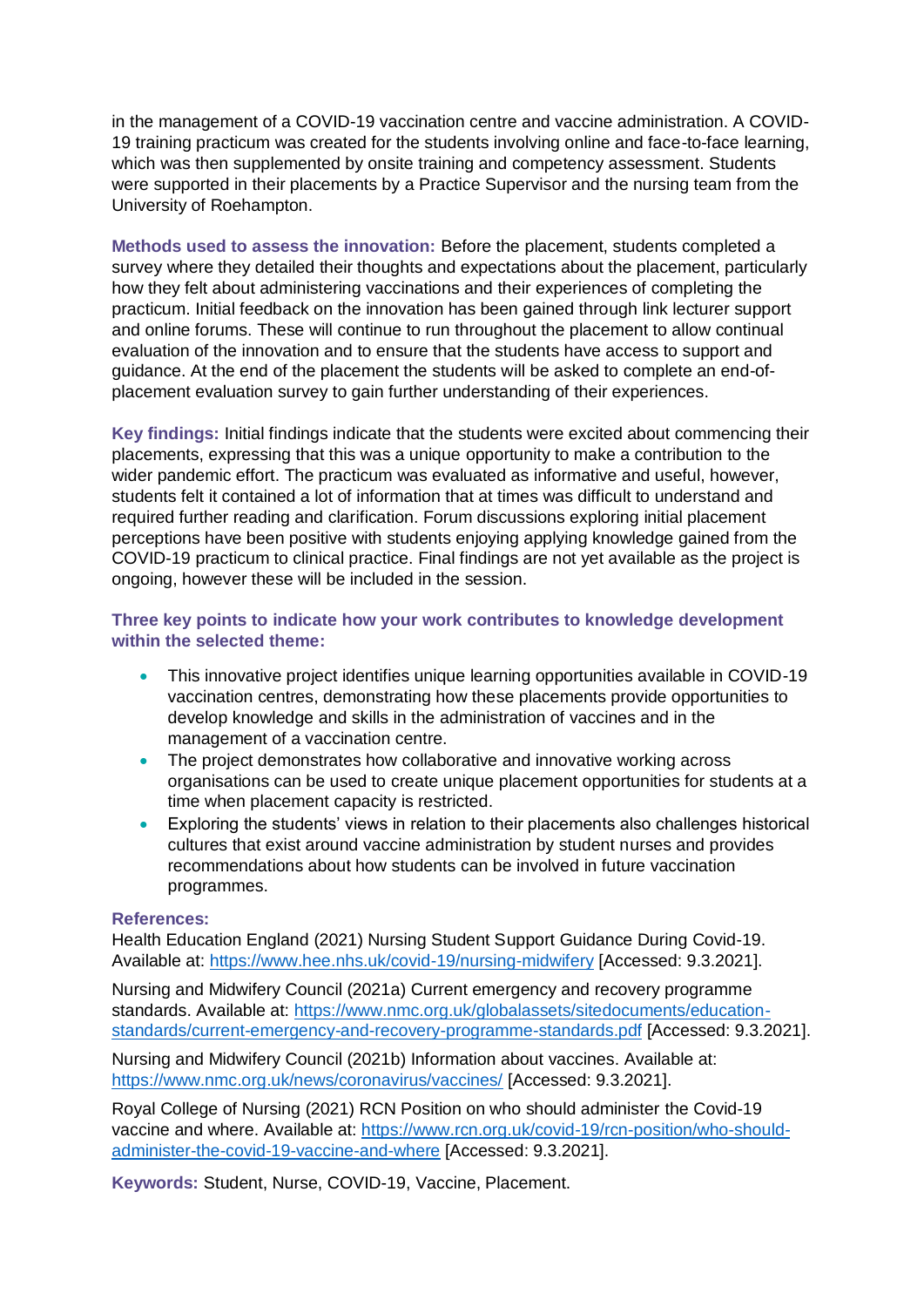#### **2Aii, 10:30 - 12:20, 1 September 2021 Innovation paper A blended learning approach to practice placements in an education setting: A culture shift**

Gerry Scott and Karen Stevens, Sheffield Hallam University

**Promotional abstract:** This presentation will discuss an innovative, blended learning approach to practice placements with an education focus in the Allied Health department at Sheffield Hallam University. The placement involved BSc and MSc Pre-Registration Physiotherapy students and challenged both staff and students to change the culture of traditional practice placements. Recommendations will be made for the use of a blended learning approach to practice placements across Healthcare settings as well as ideas for enabling a culture shift for post-COVID Healthcare Education.

**Background, context and evidence base for the innovation, including, where possible, its international relevance:** The COVID-19 pandemic has greatly impacted on students' practice placements in Healthcare across the globe. Workforce shortages mean it is vital that Allied Health Profession (AHP) students continue their learning to graduate and enter the workforce as planned. A creative approach to practice placements has been a positive of the pandemic for Healthcare Education. At Sheffield Hallam University an innovative, blended learning approach to placement within the education setting of the Allied Health department was introduced for Physiotherapy students. This presentation will discuss the innovation, its evaluation and findings and give recommendations for the use of a blended learning approach across Healthcare practice settings.

**Aim/focus of the innovation:** The practice placement involved BSc and MSc Pre-Registration Physiotherapy students. The placement had a teaching and learning focus - a new innovation for Physiotherapy practice placements in the UK. The aim was for students to meet the learning outcomes required for their level of practice placement. The placement had a blended learning approach with three aspects: Teaching on BSc Physiotherapy or Interprofessional modules; completion of an asynchronous online learning package giving them the underpinning theoretical knowledge of teaching and learning; and completion of a project with the aim of enhancing students' leadership skills.

**Implementation of the innovation:** The placement took place during a period of huge change in higher education institutions (HEIs) with the move to predominantly online learning. Staff anxieties around implementation of a new innovation were high. Students had fixed ideas around their perceived need for a traditional 'clinical placement'. Culture change needed to be managed prior to implementation to ensure a successful outcome and experience for both staff and students. The learning outcomes were mapped against the assessment criteria; the online asynchronous learning package was designed and ideas for possible projects for students were discussed. The timeframe for implementation was less than two weeks.

**Methods used to assess the innovation:** A small-scale qualitative evaluation of the innovative Physiotherapy placement model was undertaken following the placement. Two focus groups were conducted; one with staff and one with students, with the aim of understanding the thoughts and experiences of those involved in the placement. A semistructured topic guide co-created with academic colleagues facilitated the focus group discussions. Data was transcribed and thematic analysis used to develop emerging themes. These themes were used to make recommendations for ongoing development of a blended learning approach to practice education and the shaping of a new culture.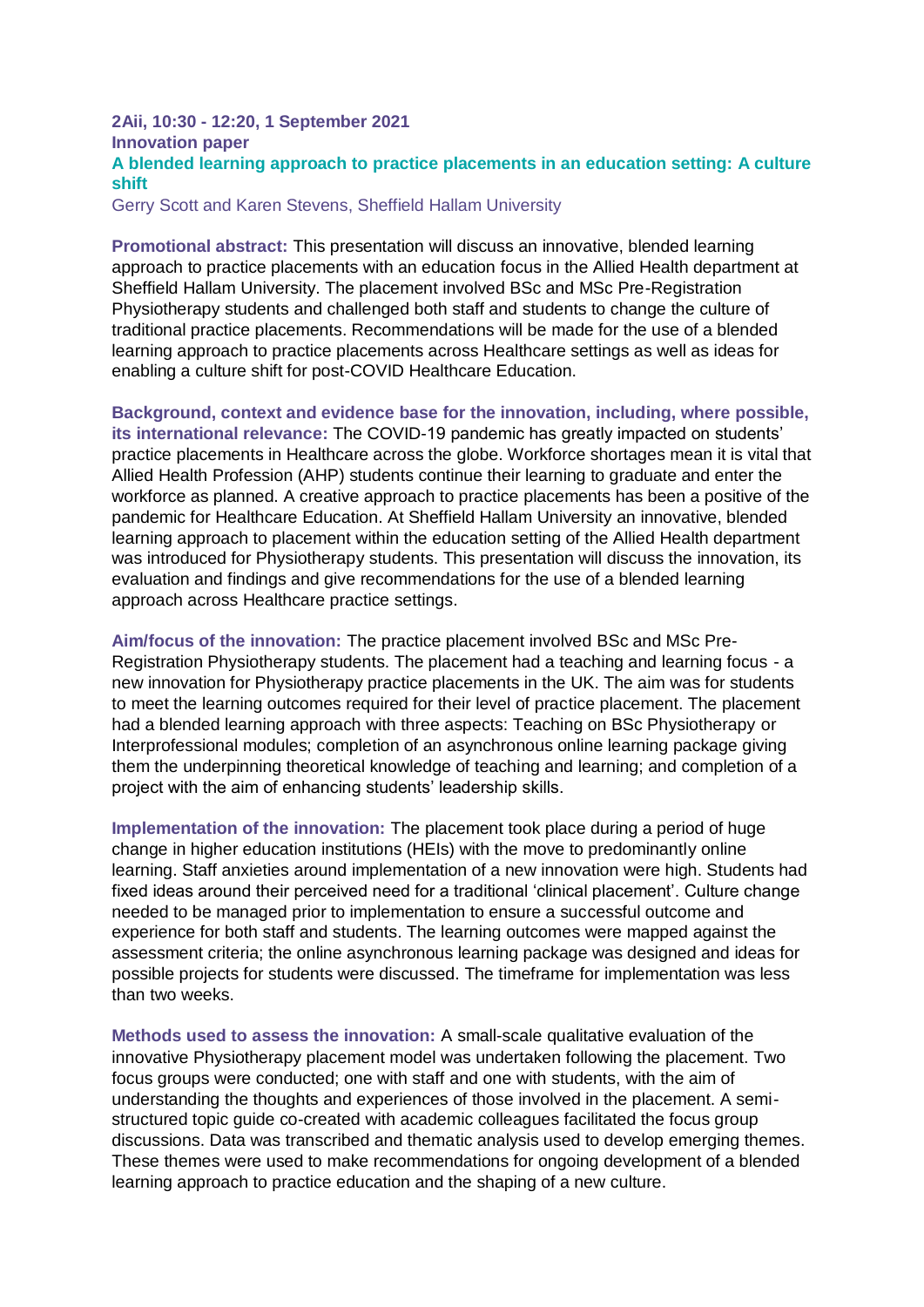**Key findings:** The initial findings show that the innovation was successful from both the student and staff perspectives. Key themes were the blended learning approach, transferable skills, application to clinical practice, and peer support. However, students identified a sense of "falling behind" with the acquisition of "clinical skills". For future placements of this kind the importance of co-production of the blended learning approach in line with Jisc (2021) recommendations, as well as a culture shift relating to embedding the value of non-traditional placement models within Healthcare curricula were identified as essential.

**Three key points to indicate how your work contributes to knowledge development within the selected theme:** A blended learning approach is recommended for future practice placement education in Healthcare. Practice placements which enhance transferable skills are hugely important for the future workforce and placements in an education setting could be included in all Healthcare programmes. Embedding the value of non-traditional placement models within the Healthcare curriculum requires a culture shift for HEIs, students and future employers.

#### **References:**

Joint Information Systems Council (2021). Student digital experience insights survey 2020/21: Findings from UK further education (pulse 1: October– December 2020) March 2021 Jisc data analytics.

**Keywords:** Blended Learning, Practice Placements, Education.

**2Aiii, 10:30 - 12:20, 1 September 2021 Innovation paper A collaborative approach to blended learning in practice: Facilitating Public Health learning in a global pandemic** Mary Clark and Pam Hodge, Middlesex University

**Promotional abstract:** The Promoting Health and Preventing Ill Health platform of the NMC standards of proficiencies highlights the Public Health role of the nurse (NMC, 2018b). Child Health student nurses in their first year spend time with the Health Visitors, this provides experience of Public Health strategies in action. During the pandemic it was not possible to facilitate a traditional student placement. A pilot digital practice-related workbook was developed with practice partners to support the integration of theoretical components of Public Health which were then applied in practice. This focused on the delivery of the healthy child programme's 4-5-6 model (PHE, 2014).

**Background, context and evidence base for the innovation, including, where possible, its international relevance:** The Promoting Health and Preventing Ill Health platform of the NMC standards of proficiencies highlights the Public Health role of the nurse (NMC, 2018b). Child Health student nurses in their first year spend time with the Health Visitors, this provides experience of Public Health strategies in action. During the pandemic it was not possible to facilitate a traditional student placement. A pilot digital practice-related workbook was developed with practice partners to support the integration of theoretical components of Public Health which were then applied in practice. This focused on the delivery of the healthy child programme's 4-5-6 model (PHE, 2014).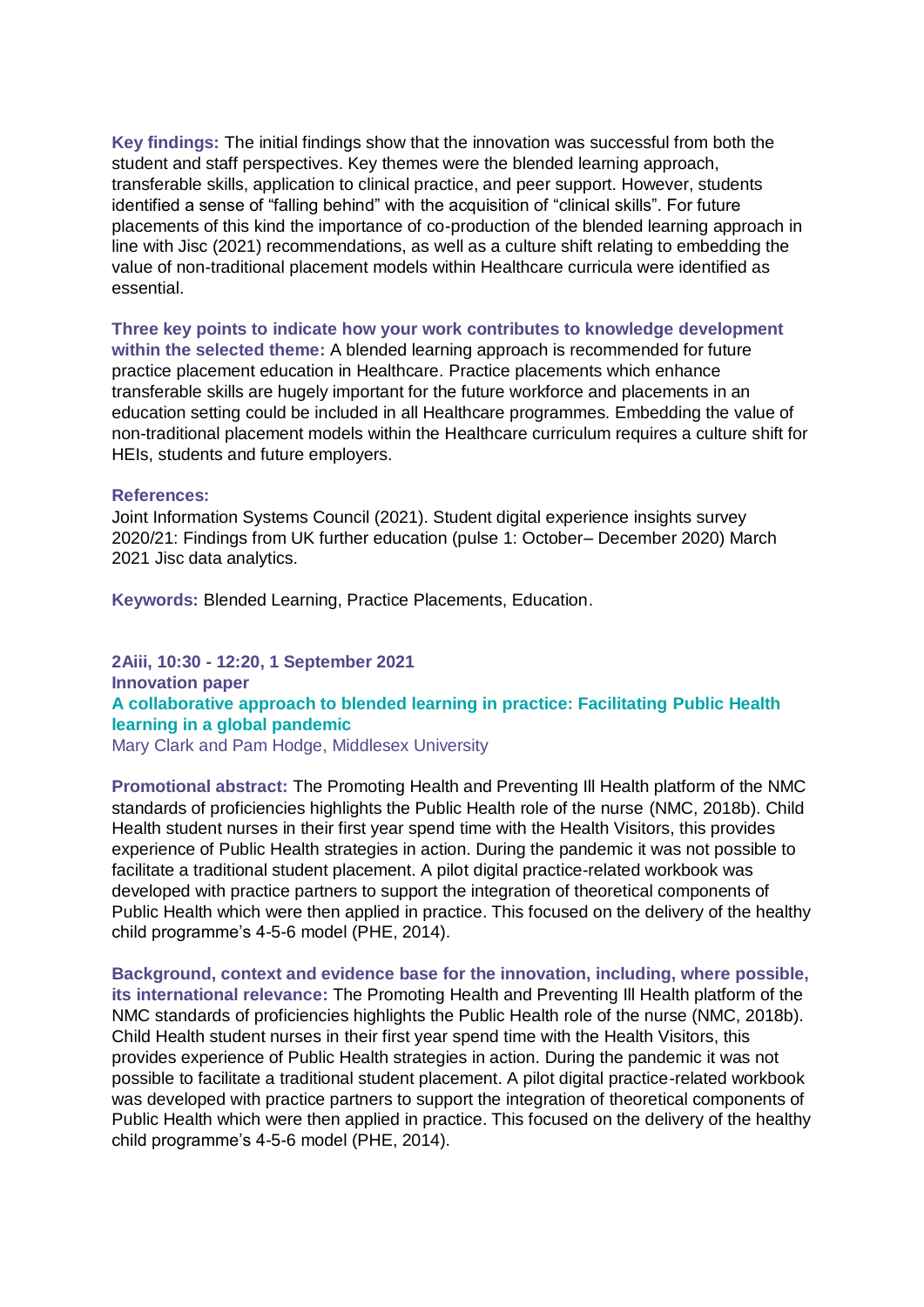**Aim/focus of the innovation:** The aims of the project are:

- to ensure student nurse Public Health practice placements continued during the pandemic;
- to support integrated Public Health learning for students; and
- to explore how this innovation can support future practice learning.

**Implementation of the innovation:** Discussions with practice partners occurred between the Link Lecturer, the practice-based learning unit, and the health visiting team to decide how to facilitate a practice placement. It was agreed that a workbook to support the theoretical learning would enhance the reduced placement hours. This work was developed collaboratively and discussed with the practice team in advance of the first student attending. The Link Lecturer also met with the students in advance to explain the blended approach. Evaluations at the end of each placement were gained from both students and their Health Visitor Practice Assessors.

**Methods used to assess the innovation:** This work will be evaluated using an action research (Lewin, 1947) methodology, allowing iterative and dynamic changes for each cohort, based on the previous evaluations. All students undertaking this placement  $(n=9)$ and their Practice Assessors (n=6) from January - August 2021 will be invited to take part in the formal evaluation, consisting of both an evaluation form at the end of the placement and a focus group in June 2021. Analysis will be thematic and based upon Braun and Clarke's (2006) model.

**Key findings:** The student placements were able to continue using a blended practice learning approach offering enhanced Public Health learning opportunities. The project discovered a gap in the way students were previously supported to critique and reflect upon Public Health strategies in action whilst on placement. This work is transferable across fields: Some of this workbook was also adapted to use with all year 1 students (regardless of field) to introduce and integrate Public Health specifically into their practice learning. It is also now being adapted to enhance Public Health learning in general practice nurse placements.

#### **Three key points to indicate how your work contributes to knowledge development within the selected theme:**

- Public Health specific blended learning in practice areas can support the platform 2 proficiencies required by the NMC (2018a).
- The established relationship between link lecturer and the health visiting team and collaborative working made this project possible.
- This work is transferable across different fields of practice.

#### **References:**

Braun, V. & Clarke, V. (2006) 'Using thematic analysis in psychology.' *Qualitative Research in Psychology*, 3(2). 77-101.

Lewin, K. (1947) 'Frontiers in group dynamics. II Channels of group life; social planning and action research.' *Human Relations*, 1947, 2., 143-153.

NMC (2018a) Part 3: Standards for pre-registration nursing programmes. Available at: [https://www.nmc.org.uk/globalassets/sitedocuments/standards-of-proficiency/standards-for](https://www.nmc.org.uk/globalassets/sitedocuments/standards-of-proficiency/standards-for-pre-registration-nursing-programmes/programme-standards-nursing.pdf)[pre-registration-nursing-programmes/programme-standards-nursing.pdf](https://www.nmc.org.uk/globalassets/sitedocuments/standards-of-proficiency/standards-for-pre-registration-nursing-programmes/programme-standards-nursing.pdf) [Accessed 26/2/21].

NMC (2018b) Future nurse: Standards of proficiency for registered nurses.

NMC (2021) Current emergency and recovery programme standards. [Accessed 8/3/21].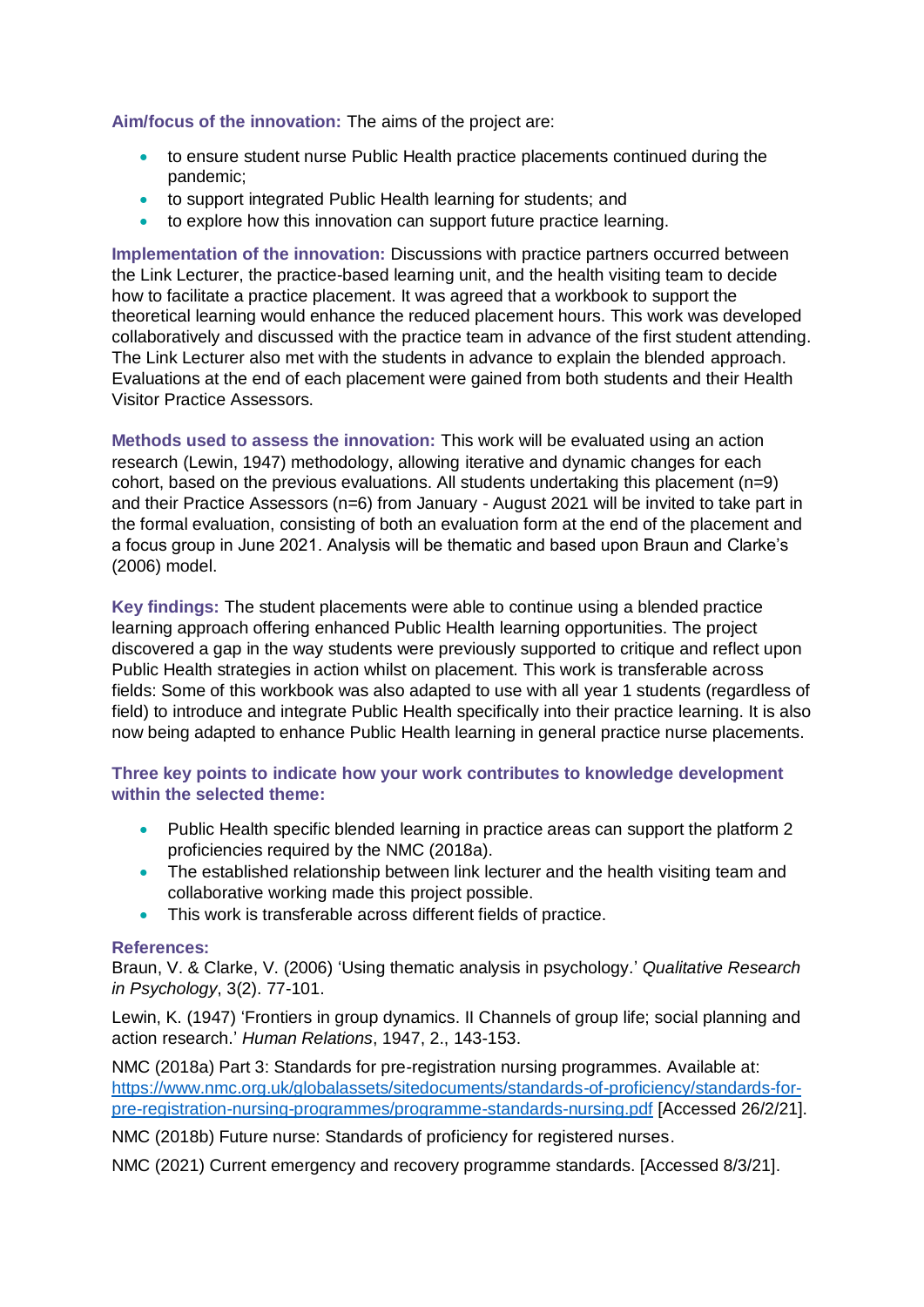PHE (2014) Supporting public health: children, young people and families. Available at: [https://www.gov.uk/government/publications/commissioning-of-public-health-services-for](https://www.gov.uk/government/publications/commissioning-of-public-health-services-for-children)[children](https://www.gov.uk/government/publications/commissioning-of-public-health-services-for-children) [Accessed 26/2/21].

**Keywords:** Innovation, Public Health, Collaboration, Evidence-based, Practice-learning.

**2Aiv, 10:30 - 12:20, 1 September 2021 Innovation paper International virtual exchange for student nurses and student midwives** Dr Debra Morgan and Gill Smith, Northumbria University

**Promotional abstract:** Student exchange facilitates positive learning outcomes. However, due to the COVID-19 pandemic traditional student nurse and midwifery exchanges have not been possible. To support students to continue to undertake transcultural education and learning an alternative virtual exchange has been designed and undertaken. This virtual exchange comprises 60 students from 10 partner universities, representing five countries across the European Union (EU) and United States (US). This innovation offers opportunities for continuation in future years as either a blended activity or full alternative to traditional student nursing and midwifery exchange programmes. This paper will report on the design, implementation and evaluation of this virtual exchange innovation.

**Background, context and evidence base for the innovation, including, where possible, its international relevance:** Student nurse and midwifery exchange facilitates positive learning outcomes e.g. personal and professional growth, attainment of cultural learning outcomes and developing an understanding of global health (Ruddock & Turner, 2007; Keogh & Russel-Roberts, 2009; Maltby *et al*., 2016; Morgan, 2018, 2019). However, due to the COVID-19 pandemic, these exchanges have not been possible. Underpinned by the evidence identifying the positives of traditional exchange, an alternative virtual exchange has been designed and undertaken in partnership with 10 EU and US universities. This six-week virtual exchange innovation comprises 60 student nurses and student midwives from these partners, representing five countries.

**Aim/focus of the innovation:** The aims of the virtual exchange mirror those of the standard student exchange. These are: for students to develop personally and professionally; to develop cultural competence; and to develop as global graduates and global citizens. A further aim is to evaluate the exchange to inform future deliveries and disseminate transferable knowledge to others. This is important as it is anticipated that virtual exchange will become commonplace as they support the widening participation agenda. For example, virtual exchange removes barriers to participation for students who are less financially supported or who have external commitments preventing traditional exchange.

**Implementation of the innovation:** The virtual exchange has been designed by two senior lecturers at Northumbria University. Design comprised development of learning outcomes, a transcultural learning guide, three seminars, design of transcultural peer groups and a Microsoft Teams site. It also included recruitment of international academic partners. Partners invited their students to participate and they support their students during the exchange and facilitate seminars. In their allocated transcultural peer group, students work virtually to learn about each other's countries and cultures. They also undertake a clinical case study to explore nursing and midwifery practice from a transcultural perspective. The virtual exchange runs for six weeks.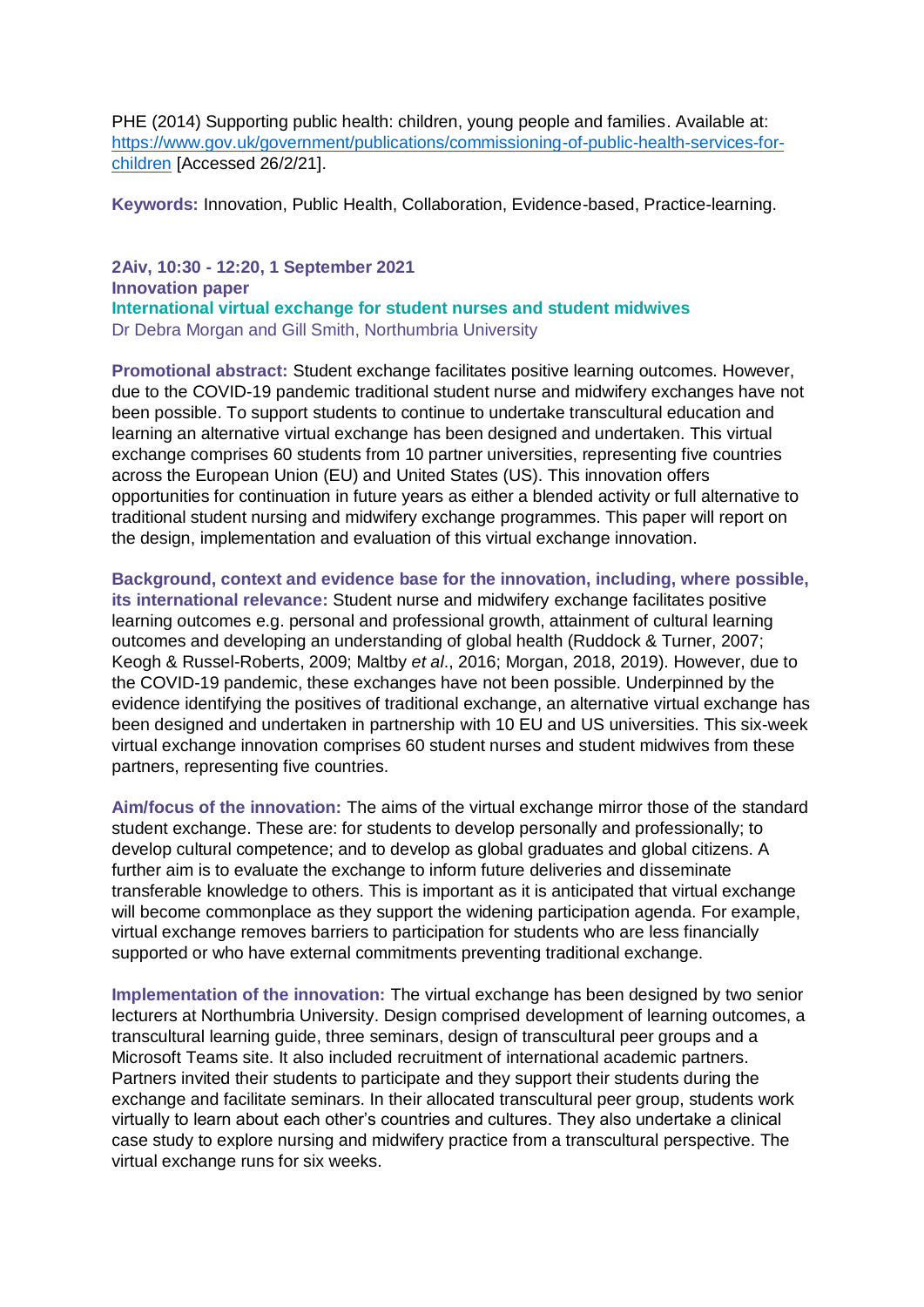**Methods used to assess the innovation:** A mixed-methods research approach will be used to assess the innovation. Purposive sampling will be utilised. All Nursing and Midwifery students who have undertaken the exchange  $(N = 60)$ , will be invited to participate in the study. Electronic questionnaires will be completed and online focus groups will be held. Focus groups will be hosted by each partner university with their own students, so there will be 10 focus groups. Descriptive statistical analysis will be used for the quantitative data generated and Morgan's method for thematic data analysis (2021) will be employed to analyse focus group data.

**Key findings:** This virtual exchange innovation offers an opportunity for universities worldwide to continue to support their students to develop transcultural learning outcomes despite travel limitations, and represents a new evidence-based transcultural educational approach to support Nursing and Midwifery students. It offers a sustainable approach to transcultural learning as travel is not required for students to develop a transcultural community of peers with whom they can learn about cultures and nursing and midwifery practices globally. It supports global widening participation and offers opportunities for students unable to participate in traditional exchange, e.g. due to financial barriers, caring commitments or disabilities.

#### **Three key points to indicate how your work contributes to knowledge development within the selected theme:**

This virtual exchange innovation:

- offers an opportunity for universities worldwide to continue to support their students to develop transcultural learning outcomes despite travel limitations;
- represents a new evidence-based transcultural educational approach to support Nursing and Midwifery students;
- offers a sustainable approach to transcultural learning;
- supports global widening participation and offers opportunities for students unable to participate in traditional exchange.

#### **References:**

Keogh, J. & Russel‐Roberts, E. (2009) 'Exchange programmes and student mobility: Meeting students' expectations or an expensive holiday?' *Nurse Education Today*, 29(21), 108‐16.

Maltby, H.J., de Vries-Erich, J.M. & Lund, K. (2016) 'Being the stranger: Comparing study abroad experiences of nursing in low and high income countries through hermeneutic phenomenology', *Nurse Education Today*, 45, 114-119.

Morgan, D.A. (2018) 'Learning in liminality: A hermeneutic phenomenological investigation of student nurse learning during a study abroad journey.' Doctoral thesis, University of Northumbria.

Morgan, D.A. (2019) 'Learning in liminality: Student experiences of learning during a nursing study abroad placement: A hermeneutic phenomenological research study'. *Nurse Education Today*, 79, 204-209.

Morgan, D.A. (2021) 'Dealing with complexity: A modified approach to hermeneutical phenomenological data analysis.' *International Journal of Social Research Methodology*, in press & online. Available at: [https://t.co/DVIsrUQkVE.](https://t.co/DVIsrUQkVE)

Ruddock, H.C. & Turner, D.S. (2007) 'Developing cultural sensitivity: Nursing students' experiences of a study abroad programme', *Journal of Advanced Nursing*, 59 (4), 361-369.